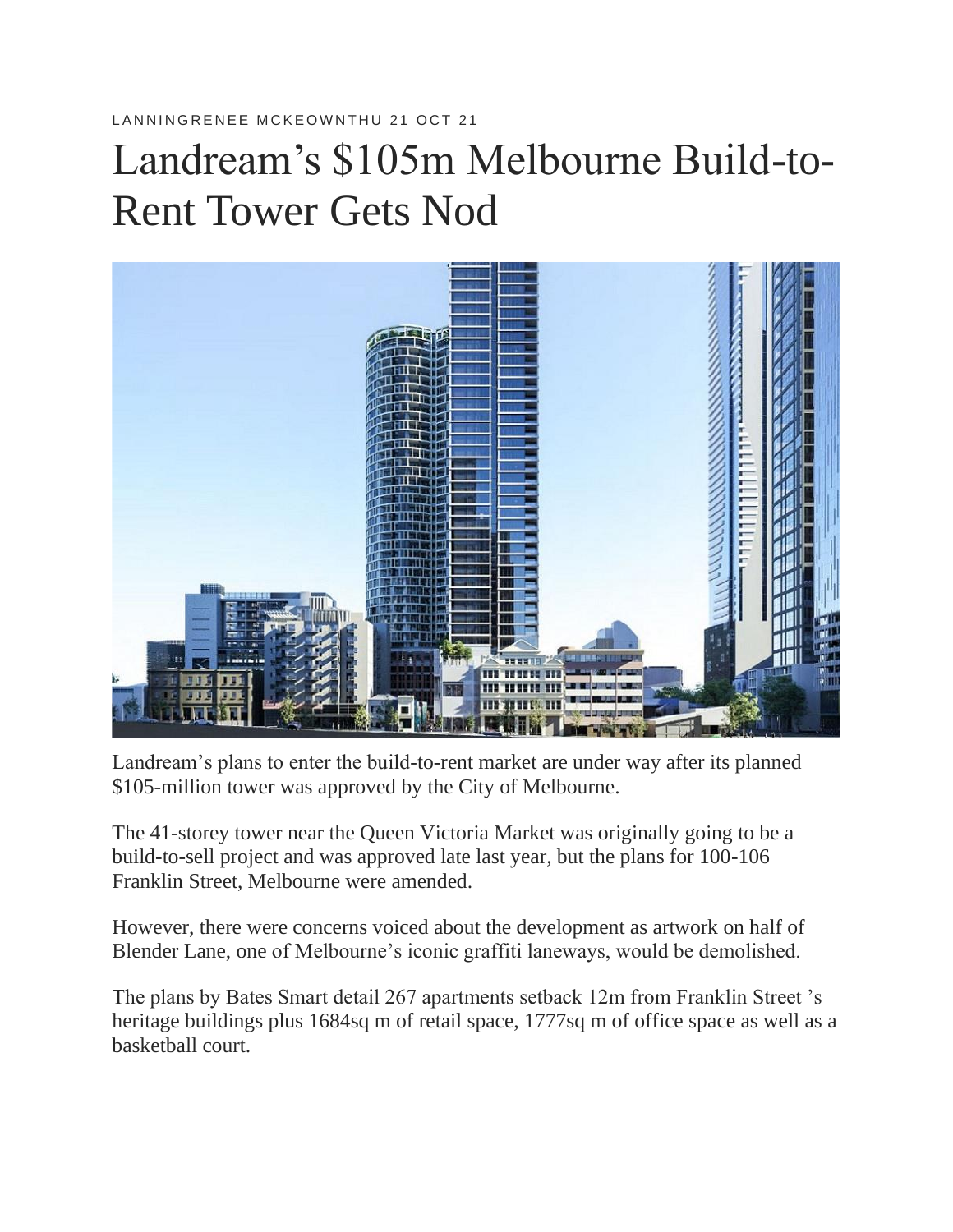The 1696sq m site is currently home to the five-storey Burbank House and two-storey warehouses, some of which were built in the early 1900s and which would be partially demolished under the plans.

GU Investments Group and Burbank Holdings Australia (Franklin) currently own the land, which links to Therry Street.

The minister for planning Richard Wynne referred the application to the Future Melbourne Committee, who supported the plans while unanimously voting to find a way the council could have a role in protecting street art in the future.



▲ The lower part of the tower and the remaining graffiti laneway on Blender Lane at Landreams 100 Franklin Street Development. Image: Bates Smart

Deputy lord mayor Nicholas Reece said the area was gaining a lot of attention from developers lately and the design for this project was of a very high standard.

"The west side of the building that faces onto Blender Lane does look and seem to work very well, it's very modern in its design which juxtaposes well with the heritage of Burbank House," Reece said.